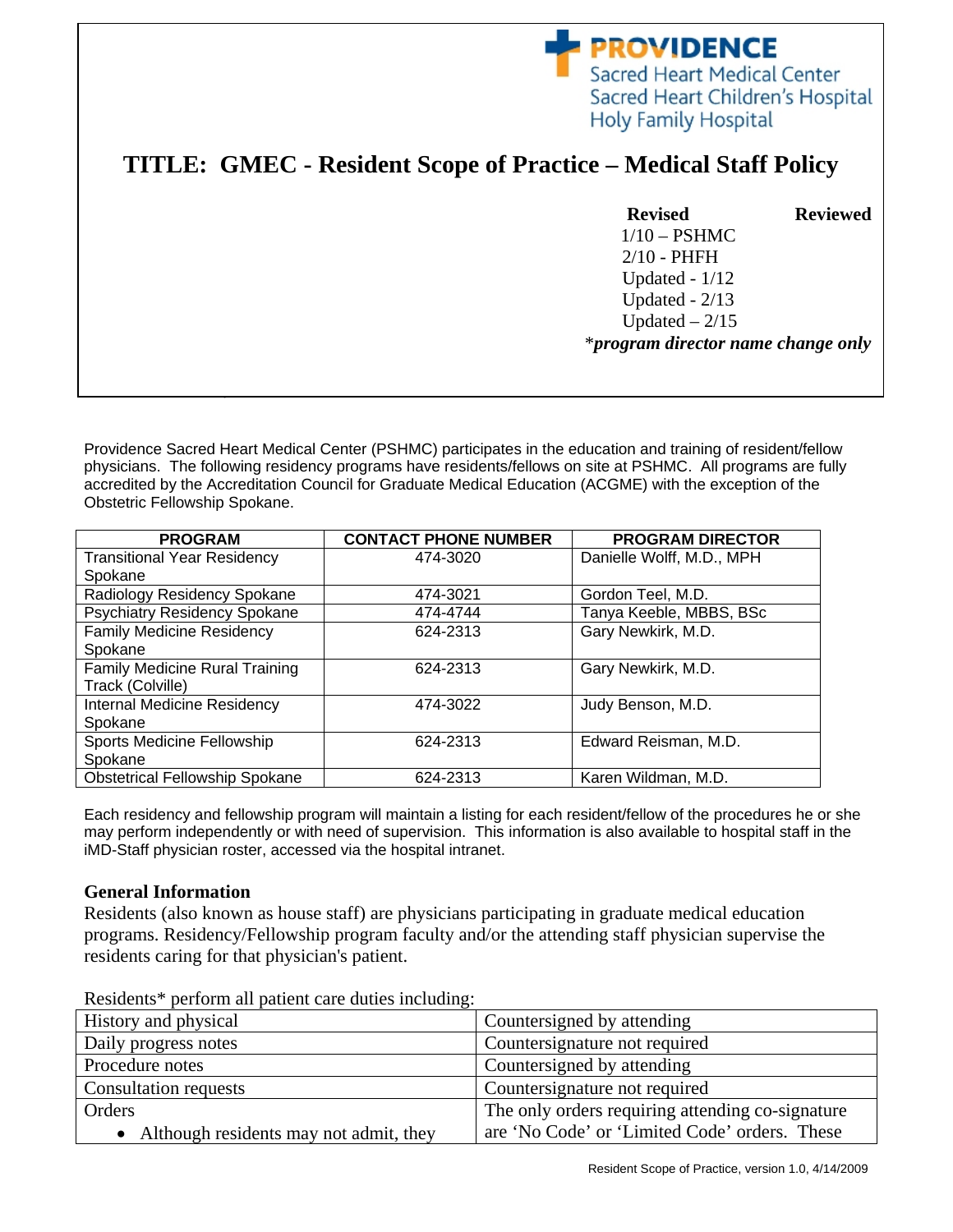| may write admission and admission intent<br>orders on behalf of attending physicians | may be taken as verbal orders from the attending<br>physician and are valid for 24 hours, but require<br>attending physician co-signature within 24 hours                                                                                                     |
|--------------------------------------------------------------------------------------|---------------------------------------------------------------------------------------------------------------------------------------------------------------------------------------------------------------------------------------------------------------|
| Discharge notes                                                                      | Countersigned by attending                                                                                                                                                                                                                                    |
| Discharge summaries                                                                  | Countersigned by attending                                                                                                                                                                                                                                    |
| *Radiology residents only                                                            | 1st year resident reports are reviewed/signed off by<br>supervising staff prior to release<br>$2nd$ -4 <sup>th</sup> year radiology residents' dictated reports<br>are available as a preliminary result until signed by<br>the staff following their review. |

Countersignatures by the attending, with the exception of 'No Code' or 'Limited Code' orders as noted above, are generally completed by an e-signature from the attending within the normal time frames for medical record completion.

The supervising attending physician (whether the attending of record or consultant) supervises the residents and is ultimately responsible for the patient care delivered by the residents. The supervising attending physician is an active member of the Medical Staff and supervises only those activities for which they themselves are credentialed to perform in the Medical Center.

The degree of responsibility delegated by the attending physician to the resident is dependent on:

- Type of service
- Oversight by other residents
- Year of postgraduate training
- Demonstrated proficiency

The attending physician reviews the clinical records of all patients on the service (to include cosignature, history and physicals, consultations, operative reports, procedure reports, discharge orders and discharge summaries). In addition, resident progress notes, differential diagnosis and diagnostic plan (to include an approach to ordering tests which incorporates the concern for cost containment) will be monitored by the attending physician.

### **Supervision for Invasive Procedures**

### *The following procedures require the immediate presence of a credentialed health care provider who has privileges to perform the specific procedure:*

- Bone marrow aspiration and/or biopsy
- Chest tube placement
- Exercise treadmill test
- Liver or renal Biopsy
- Pulmonary artery catheterization (Swan Ganz Catheter)
- Invasive radiographic procedures (Radiology residency only)
- Surgeries
- Electroconvulsive therapy (ECT) (Psychiatry residency only)

## *The following procedures can be performed by an R1 resident in the presence of a senior resident (R2 or R3) approved to supervise the procedure OR an attending physician. When the R1 resident has*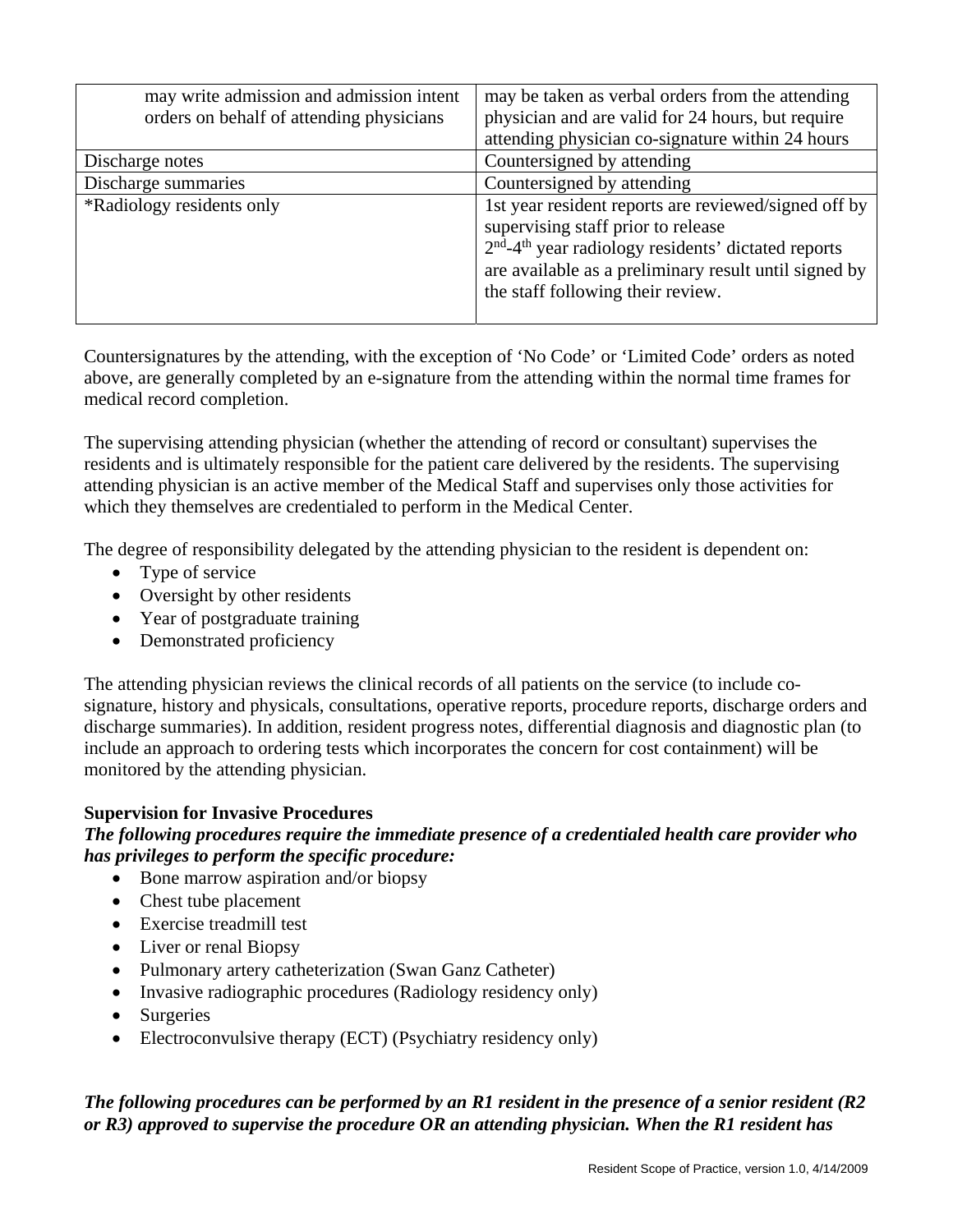#### *performed the procedure a sufficient number of times (as noted in parentheses), the R1 is then promoted to perform the procedure independently AND act as a supervisor.*

- Arterial line placement- radial (3)
- Arthrocentesis (3)
- Central venous line placement  $(5)$
- Elective (non-emergent) endotracheal intubation (20)
- $\bullet$  Lumbar puncture (3)
- Paracentesis  $(3)$
- Skin/punch biopsy  $(2)$
- Thoracentesis  $(5)$

### *The following procedures may be performed by an R1 without direct supervision:*

- Arterial puncture for blood gas analysis
- Peripheral IV placement
- Foley catheter placement
- Incision and drainage, simple
- Nasogastric tube placement
- Suturing of simple non-cosmetic lacerations that do not involve the face
- Venipuncture

### **Supervision for Obstetric Procedures:**

All patients being managed in the antepartum and labor ward will be supervised by attending level providers (including Obstetric Fellows) on an ongoing basis with direct physical involvement of the attending when it is deemed appropriate given the assessment, needs and condition of the fetus and patient.

## *The following procedures require the immediate presence of an attending physician who has privileges to perform the specific procedure:*

- Spontaneous vaginal delivery
- Assisted vaginal deliveries with vacuum or forceps
- Repair of 3rd and 4th degree episiotomies or tears
- Repair of vaginal or cervical lacerations
- Multiple birth deliveries
- Breech or other significant malpresentations
- Fetal distress
- Unstable medical status of either fetus or mother
- Manual extraction of the placenta
- Caesarian sections

## *The following procedures can be performed by an R1 resident in the presence of a senior resident (R2 or R3) approved to supervise the procedure OR an attending physician.*

- Insertion of internal fetal monitoring -electrode and internal tocodynamonitor (5)
- Basic interpretation of fetal heart monitoring during labor (independent after FHT course)
- Basic ultrasound assessment for placental, fetal position (10)
- Amniotomy  $(10)$